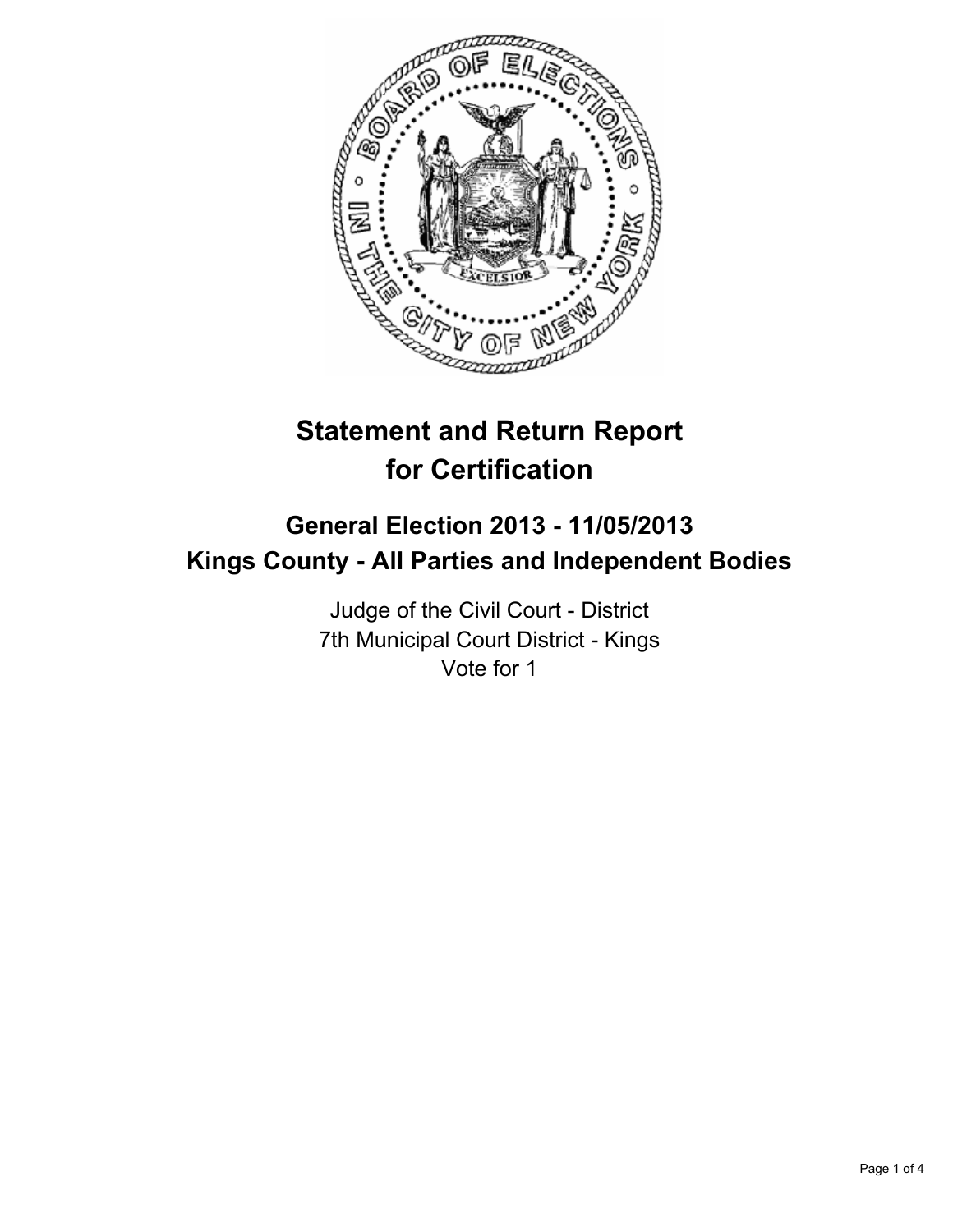

### **Assembly District 53**

| <b>PUBLIC COUNTER</b>                                    | 1,786       |
|----------------------------------------------------------|-------------|
| <b>EMERGENCY</b>                                         | 53          |
| ABSENTEE/MILITARY                                        | 16          |
| <b>FEDERAL</b>                                           | $\Omega$    |
| SPECIAL PRESIDENTIAL                                     | $\mathbf 0$ |
| AFFIDAVIT                                                | 35          |
| <b>Total Ballots</b>                                     | 1,890       |
| Less - Inapplicable Federal/Special Presidential Ballots | 0           |
| <b>Total Applicable Ballots</b>                          | 1,890       |
| KATHY J. KING (DEMOCRATIC)                               | 1,357       |
| UNATTRIBUTABLE WRITE-IN (WRITE-IN)                       |             |
| <b>Total Votes</b>                                       | 1,358       |
| Unrecorded                                               | 532         |

#### **Assembly District 54**

| <b>PUBLIC COUNTER</b>                                    | 8,495    |
|----------------------------------------------------------|----------|
| <b>EMERGENCY</b>                                         | 16       |
| ABSENTEE/MILITARY                                        | 93       |
| <b>FEDERAL</b>                                           | 0        |
| <b>SPECIAL PRESIDENTIAL</b>                              | $\Omega$ |
| <b>AFFIDAVIT</b>                                         | 170      |
| <b>Total Ballots</b>                                     | 8,774    |
| Less - Inapplicable Federal/Special Presidential Ballots | 0        |
| <b>Total Applicable Ballots</b>                          | 8,774    |
| KATHY J. KING (DEMOCRATIC)                               | 7,094    |
| <b>KERRY HAYES (WRITE-IN)</b>                            |          |
| UNATTRIBUTABLE WRITE-IN (WRITE-IN)                       | 2        |
| <b>Total Votes</b>                                       | 7,097    |
| Unrecorded                                               | 1,677    |

#### **Assembly District 55**

| <b>PUBLIC COUNTER</b>                                    | 1,249 |
|----------------------------------------------------------|-------|
| <b>EMERGENCY</b>                                         | 0     |
| ABSENTEE/MILITARY                                        | 30    |
| <b>FEDERAL</b>                                           | 0     |
| SPECIAL PRESIDENTIAL                                     | 0     |
| <b>AFFIDAVIT</b>                                         | 22    |
| <b>Total Ballots</b>                                     | 1,301 |
| Less - Inapplicable Federal/Special Presidential Ballots | 0     |
| <b>Total Applicable Ballots</b>                          | 1,301 |
| KATHY J. KING (DEMOCRATIC)                               | 1,070 |
| <b>Total Votes</b>                                       | 1,070 |
| Unrecorded                                               | 231   |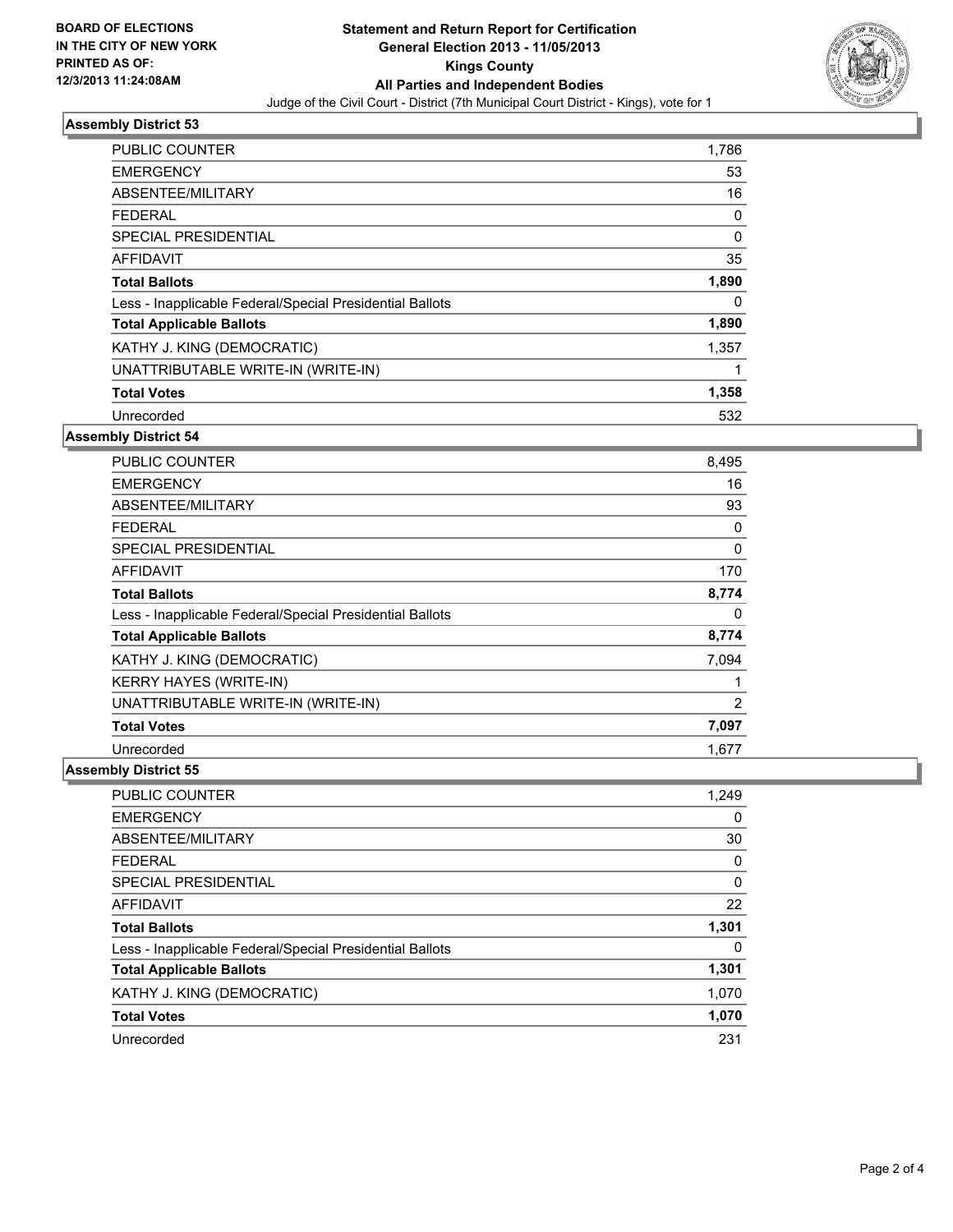

#### **Assembly District 60**

| <b>PUBLIC COUNTER</b>                                    | 11,660 |
|----------------------------------------------------------|--------|
| <b>EMERGENCY</b>                                         | 10     |
| <b>ABSENTEE/MILITARY</b>                                 | 110    |
| <b>FEDERAL</b>                                           | 0      |
| <b>SPECIAL PRESIDENTIAL</b>                              | 0      |
| <b>AFFIDAVIT</b>                                         | 173    |
| <b>Total Ballots</b>                                     | 11,953 |
| Less - Inapplicable Federal/Special Presidential Ballots | 0      |
| <b>Total Applicable Ballots</b>                          | 11,953 |
| KATHY J. KING (DEMOCRATIC)                               | 9,743  |
| <b>GREGORY DAVIDZON (WRITE-IN)</b>                       |        |
| KATHY KING (WRITE-IN)                                    | 1      |
| UNATTRIBUTABLE WRITE-IN (WRITE-IN)                       | 4      |
| <b>Total Votes</b>                                       | 9,749  |
| Unrecorded                                               | 2.204  |